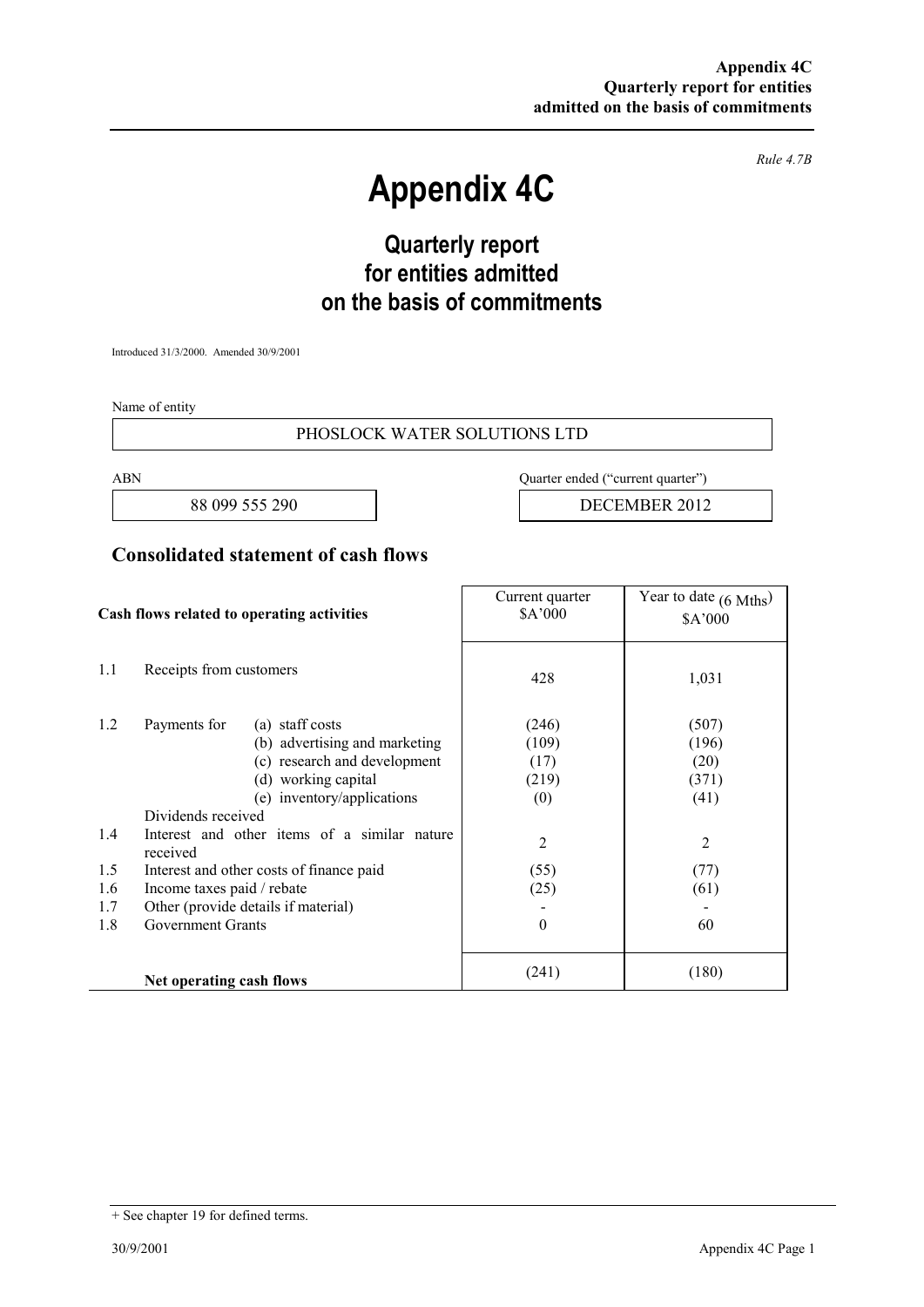|                              |                                                                                                                                                                                                                                | Current quarter<br>\$A'000 | Year to date (6 Mths)<br>\$A'000 |
|------------------------------|--------------------------------------------------------------------------------------------------------------------------------------------------------------------------------------------------------------------------------|----------------------------|----------------------------------|
| 1.8                          | Net operating cash flows (carried forward)                                                                                                                                                                                     | (241)                      | (180)                            |
| 1.9                          | Cash flows related to investing activities<br>Payment for acquisition of:<br>(a) businesses (item 5)<br>(b) equity investments<br>(c) intellectual property<br>(d) physical non-current assets<br>(e) other non-current assets | (5)                        | (8)<br>(43)                      |
| 1.10                         | Proceeds from disposal of:<br>(a) businesses (item 5)<br>(b) equity investments<br>(c) intellectual property<br>(d) physical non-current assets<br>(e) other non-current assets                                                |                            |                                  |
| 1.11<br>1.12<br>1.13         | Loans from Minority Shareholders<br>Loans repaid by other entities<br>Other (provide details if material)                                                                                                                      |                            |                                  |
|                              | Net investing cash flows                                                                                                                                                                                                       | (5)                        | (51)                             |
| 1.14                         | Total operating and investing cash flows                                                                                                                                                                                       | (246)                      | (231)                            |
| 1.15<br>1.16<br>1.17<br>1.18 | Cash flows related to financing activities<br>Proceeds from issues of shares, options, etc.<br>Proceeds from sale of forfeited shares<br>Proceeds from borrowings<br>Repayment of borrowings                                   | 151                        | 151<br>(118)                     |
| 1.19<br>1.20                 | Dividends paid<br>Other – Capital raising costs                                                                                                                                                                                |                            |                                  |
|                              | Net financing cash flows                                                                                                                                                                                                       | 151                        | (33)                             |
|                              | Net increase (decrease) in cash held                                                                                                                                                                                           | (95)                       | (198)                            |
| 1.21<br>1.22                 | Cash at beginning of quarter/year to date<br>Exchange rate adjustments                                                                                                                                                         | 280<br>2                   | 384<br>1                         |
| 1.23                         | Cash at end of quarter                                                                                                                                                                                                         | 187                        | 187                              |
|                              |                                                                                                                                                                                                                                |                            |                                  |

<sup>+</sup> See chapter 19 for defined terms.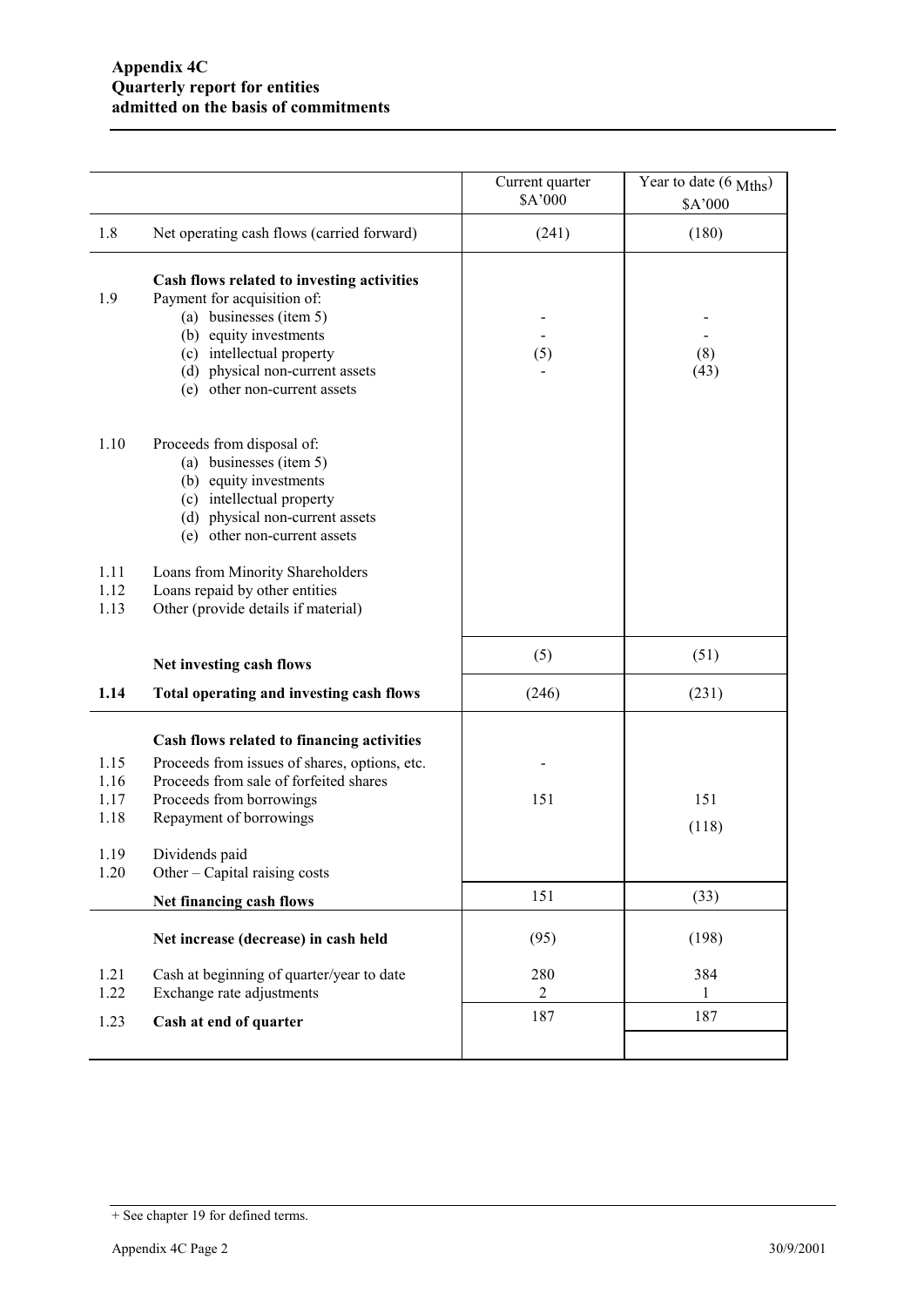## **Payments to directors of the entity and associates of the directors Payments to related entities of the entity and associates of the related entities**

|      |                                                                  | Current quarter<br>\$A'000 |
|------|------------------------------------------------------------------|----------------------------|
| 1.24 | Aggregate amount of payments to the parties included in item 1.2 | 81                         |
| 1.25 | Aggregate amount of loans to the parties included in item 1.11   | -                          |
|      |                                                                  |                            |

1.26 Explanation necessary for an understanding of the transactions During the period \$55,750 was paid as Executive Director salaries and \$25,000 paid as Non-Executive Directors fees.

### **Non-cash financing and investing activities**

- 2.1 Details of financing and investing transactions which have had a material effect on consolidated assets and liabilities but did not involve cash flows
- 2.2 Details of outlays made by other entities to establish or increase their share in businesses in which the reporting entity has an interest

#### **Financing facilities available**

*Add notes as necessary for an understanding of the position. (See AASB 1026 paragraph 12.2).* 

|     |                             | Amount available<br>\$A'000 | Amount used<br>\$A'000 |
|-----|-----------------------------|-----------------------------|------------------------|
|     | Loan facilities             | 1,300                       | 1,298                  |
| 3.2 | Credit standby arrangements | -                           | $\,$                   |

<sup>+</sup> See chapter 19 for defined terms.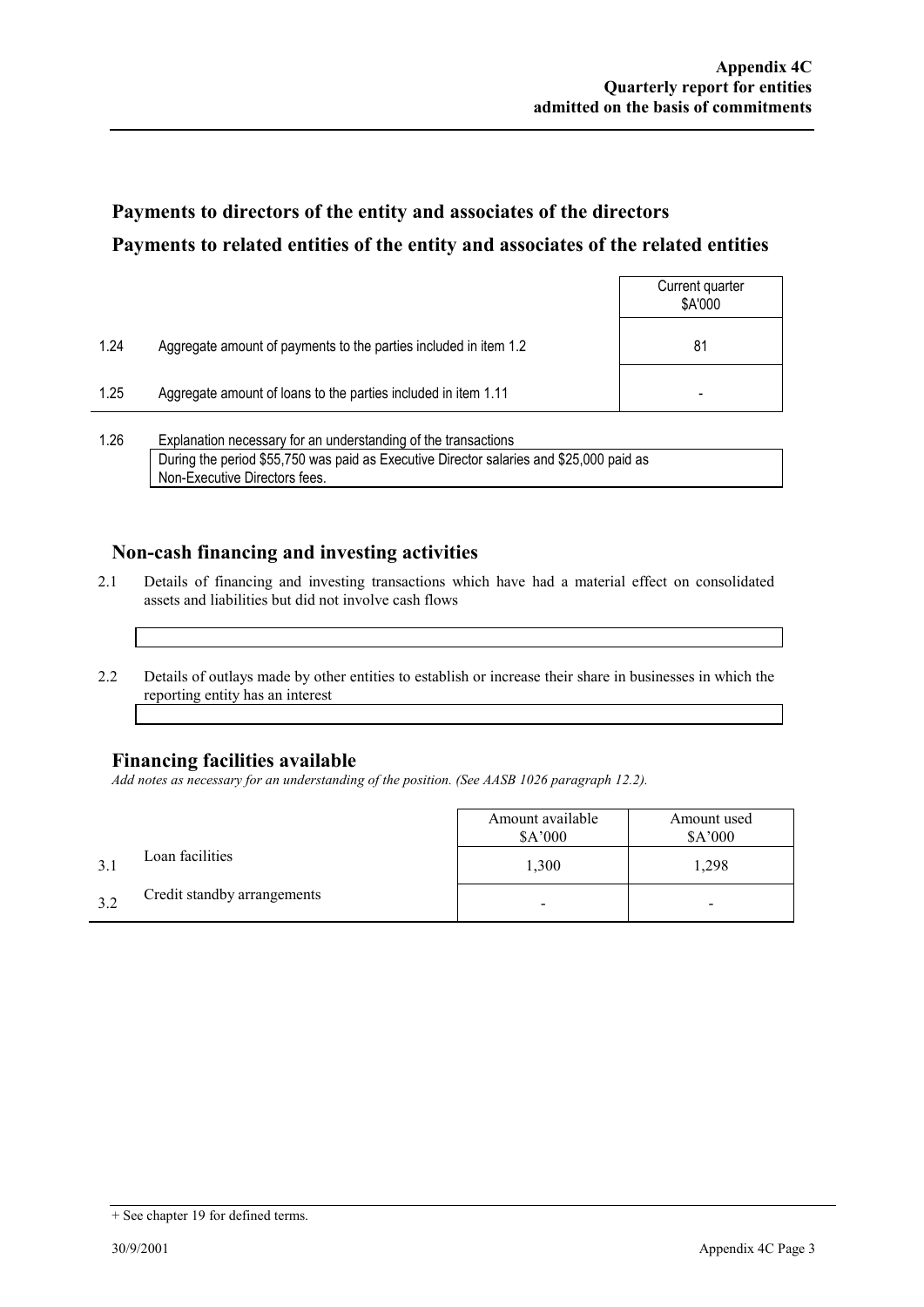### **Reconciliation of cash**

| Reconciliation of cash at the end of the quarter (as<br>shown in the consolidated statement of cash flows) to<br>the related items in the accounts is as follows. |                                                  | Current quarter<br>\$A'000 | Previous quarter<br>\$A'000 |
|-------------------------------------------------------------------------------------------------------------------------------------------------------------------|--------------------------------------------------|----------------------------|-----------------------------|
| 4.1                                                                                                                                                               | Cash on hand and at bank                         | 126                        | 220                         |
| 4.2                                                                                                                                                               | Deposits at call                                 |                            |                             |
| 4.3                                                                                                                                                               | Bank overdraft                                   |                            |                             |
| 4.4                                                                                                                                                               | Other $-$ Term deposit                           | 61                         | 60                          |
|                                                                                                                                                                   | <b>Total: cash at end of quarter (item 1.23)</b> | 187                        | 280                         |

Acquisitions and disposals of business entities

|     |                                              | Acquisitions<br>(Item $1.9(a)$ ) | Disposals<br>(Item $1.10(a)$ ) |
|-----|----------------------------------------------|----------------------------------|--------------------------------|
| 5.1 | Name of entity                               |                                  |                                |
| 5.2 | Place of incorporation<br>or registration    |                                  |                                |
| 5.3 | Consideration for<br>acquisition or disposal |                                  |                                |
| 5.4 | Total net assets                             |                                  |                                |
| 5.5 | Nature of business                           |                                  |                                |
|     |                                              |                                  |                                |

<sup>+</sup> See chapter 19 for defined terms.